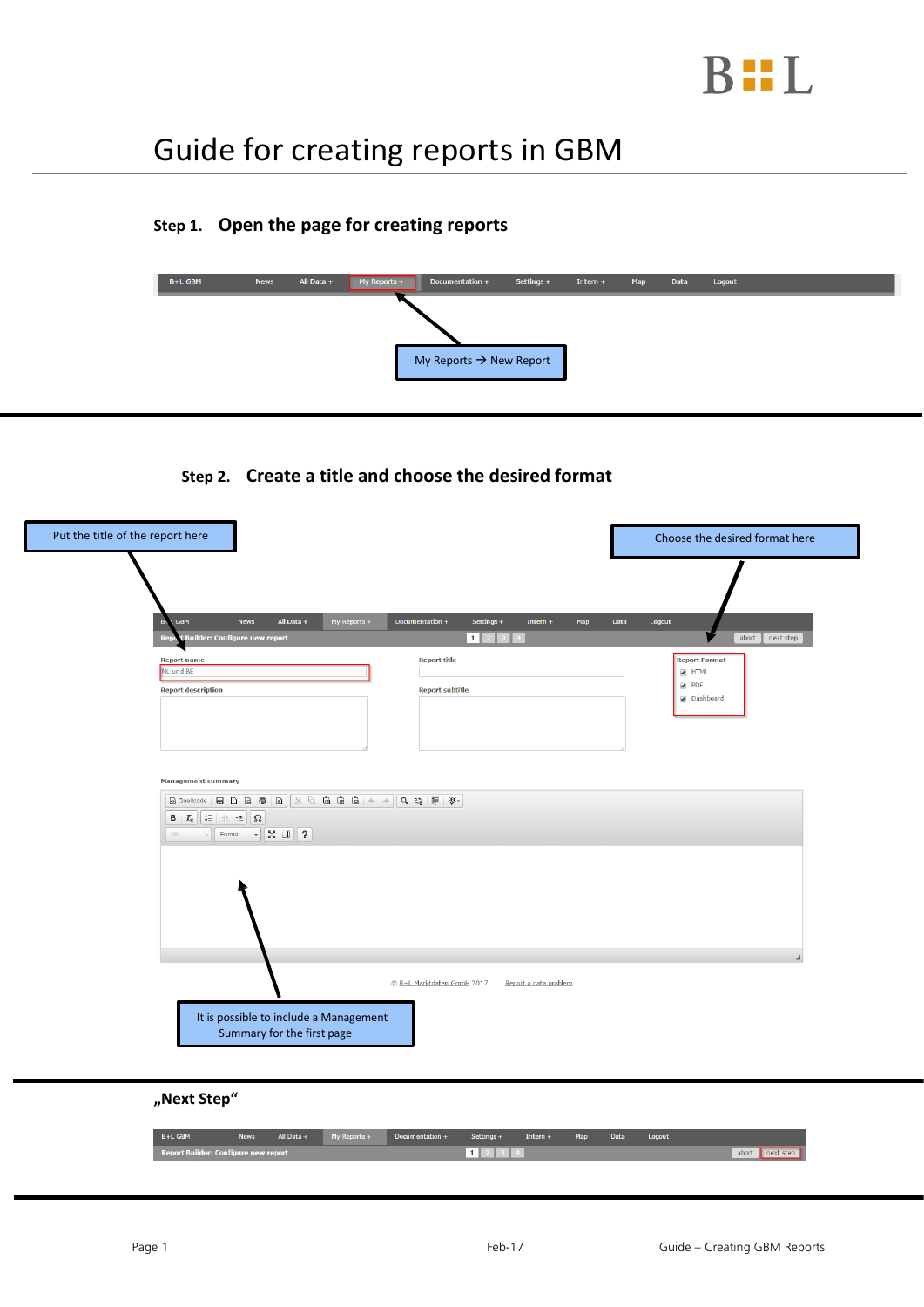

|                               | All Data +<br>My Reports +<br><b>News</b><br>Report Builder: Select content from single country view dashboards                                                                                                                                                                                            | Documentation + | Settings +<br>Intern $+$<br>$\vert$   2 | Map<br>Data<br>Logout                                                                                        | previous step<br>next step                                                                                                         |
|-------------------------------|------------------------------------------------------------------------------------------------------------------------------------------------------------------------------------------------------------------------------------------------------------------------------------------------------------|-----------------|-----------------------------------------|--------------------------------------------------------------------------------------------------------------|------------------------------------------------------------------------------------------------------------------------------------|
|                               | Contem for your new report template<br>Construction oversigw [1] expand<br>Residential Building [2] expand<br>ivellings: permitted units yearly<br>dwellings: completed units yearly<br>dwellings: permitted units quarterly<br>dwellings: completed units quarterly<br>dwellings: permitted units monthly |                 | Selected content                        | 1. Residential Building [2]<br>1. dwellings: completed units yearly<br>2. dwellings: permitted units monthly | $\frac{d}{dt}$<br><b>VIII</b><br><b>VIII</b>                                                                                       |
| Choose the desired indicators | dwellings: completed units monthly<br>dwellings per 1,000 capita: permitted units yearly<br>Residential Building quarterly/monthly [55] expand                                                                                                                                                             |                 |                                         | Recommendation:<br>For annual data $\rightarrow$ charts                                                      | Control the display of charts, tables, and/or<br>comments in the report<br>For monthly data $\rightarrow$ charts, tables, comments |
|                               |                                                                                                                                                                                                                                                                                                            |                 |                                         |                                                                                                              |                                                                                                                                    |

#### **Step 3. Choose the indicators to be included in the report**

**"Next Step"**

| B+L GBM | <b>News</b> | $All Data +$ | $My$ Reports +                                                     | Documentation + | $Settinas +$    | Intern $+$ | Map | Data | Logout |                         |  |
|---------|-------------|--------------|--------------------------------------------------------------------|-----------------|-----------------|------------|-----|------|--------|-------------------------|--|
|         |             |              | Report Builder: Select content from single country view dashboards |                 | 12 <sub>1</sub> |            |     |      |        | previous step next step |  |

## **Step 4. Option "Country Comparison"**

| If desired, two or more countries can be compared with<br>one another. Here the options for other indicators for<br>the additional countries can be chosen.<br>Documentation +<br>$v$ rts + | Settings +<br>Data<br>Logout<br>Intern $+$<br>Map |                                         |
|---------------------------------------------------------------------------------------------------------------------------------------------------------------------------------------------|---------------------------------------------------|-----------------------------------------|
| Report Builder: Select content from country comparison dashboards                                                                                                                           | $3 \parallel 4$                                   | previous step<br>next step              |
| Content for your new report template                                                                                                                                                        | Selected content                                  | tent                                    |
| Construction overview [1] expand                                                                                                                                                            |                                                   | $\frac{\mathrm{chart}}{\mathrm{table}}$ |
| Residential Building [2] expand                                                                                                                                                             |                                                   |                                         |
| Residential Building quarterly/monthly [55] expand                                                                                                                                          |                                                   |                                         |
| Residential Building by type of building [4] expand                                                                                                                                         |                                                   |                                         |
| Non-Residential Building [3] expand                                                                                                                                                         |                                                   |                                         |
| Non-Residential Building by type of building [5] expand                                                                                                                                     |                                                   |                                         |
| Construction Output [6] expand                                                                                                                                                              |                                                   |                                         |
| Construction Output NEW/RENO [56] expand                                                                                                                                                    |                                                   |                                         |
| Economy [7] expand                                                                                                                                                                          |                                                   |                                         |
| Additional Indicators dev [58] expand                                                                                                                                                       |                                                   |                                         |
| Finance [8] expand                                                                                                                                                                          |                                                   |                                         |
| Demography [9] expand                                                                                                                                                                       |                                                   |                                         |
| EU-Construction indices [21] expand                                                                                                                                                         |                                                   |                                         |
| EU-Consumer indices [22] expand                                                                                                                                                             |                                                   |                                         |
| EU-Industry indices [23] expand                                                                                                                                                             |                                                   |                                         |
| ELL Convices Indians [34]                                                                                                                                                                   |                                                   |                                         |